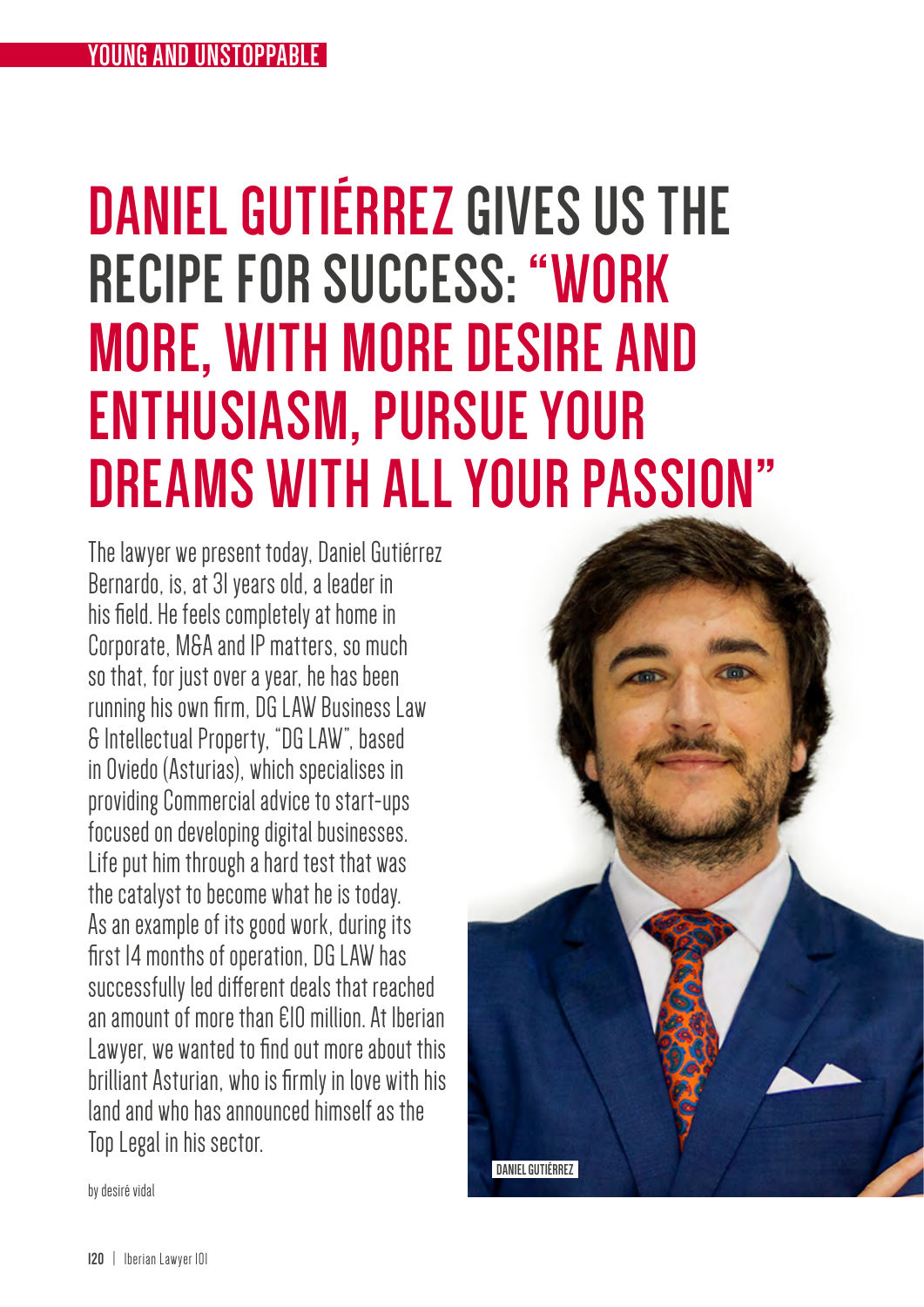

Among some of these deals, Daniel tells us about the sale of a group of companies and properties of a family group, located in Guipúzcoa, for €5 million; the preparation of a €250K convertible note with an investment option of up to €1 million, signed by a powerful international investor (e-learning start-up); the preparation of a bridge convertible note - for an amount of €120K - to an imminent Series A to be held during 2021, (e-commerce start-up); the launch of the first car sharing operator without the need for a JV led by a manufacturer, far from the territorial area of Madrid and Barcelona, and its subsequent expansion with an investment of more than €4 million (e-mobility start-up); the sale of an audiovisual package to an international record company for €500K (e-learning start-up); a capital increase and subsequent incorporation of a JV together with a VC for an amount in excess of €3 million (start-up focused on the renewable energy sector); and other successes achieved from a Commercial, Transactional and Litigation point of view, both at the Corporate & M&A and IP levels.

Among its clients are BUENDIA TOURS, a company awarded in 2020 as the best Spanish tour company by Freetour. com, RAW Superdrink, the first isotonic drink with the EU BIO approval, BORN LIVING YOGA, which has revolutionised the *athleisure* industry in our country; Bioengas Renovables, the first national commitment to convert biogas into biomethane for energy use, and guppy, a comprehensive sustainable mobility service based on the operation of 100 per cent electric fleets through mobile applications in various autonomous communities. From his firm DG LAW, Daniel actively collaborates with IDEPA (Economic Development

Daniel, before starting your own firm over a year ago, you tried both working for a firm, in your case the IT&IP department of ECIJA, and being a company lawyer at Asturiana de Laminados SA – elZinc. What encouraged you to finally start your own firm? Both experiences were very enriching, each in its own field, no doubt. At ECIJA, I had the opportunity to take my "first steps" in Business Law, within the IP&IT area, hand in hand with great professionals. In addition, I was able to work for top tier clients in the entertainment, advertising and information technology fields both nationally

"DG LAW MEANS THE EFFECTIVE CRYSTALLISATION OF A VERY CAREFUL PERSONAL PROJECT THAT HAS A CLEAR VOCATION OF NATURAL EXPANSION WITHIN THE PRINCIPALITY OF ASTURIAS. IT ENCOMPASSES MANY VALUES, BUT TWO ARE ITS KEY PILLARS: AVANT-GARDE AND EXCELLENCE"

Institute of the Principality of Asturias) through the CEEI (European Centre for Enterprise and Innovation) -public accelerator- and the University of Oviedo Law School, among other organisations and associations, participating in numerous conferences and preparing and leading both training and informative programmes for students and entrepreneurs. In addition, Daniel is a member of the International Technology Law Association and the International Bar Association since 2018.

and internationally. On the contrary, when I joined the legal department of elZinc I saw how a corporation "breathes" inside, what an international client needs, focused on the secondary sector, and not only that, but I witnessed and took an active part in its debut at the Alternative Stock Market, an operation that I remember very fondly (among other relevant ones).

Without falling into reductionism, I can assure you that three factors were essential when creating and promoting DG LAW: I have always been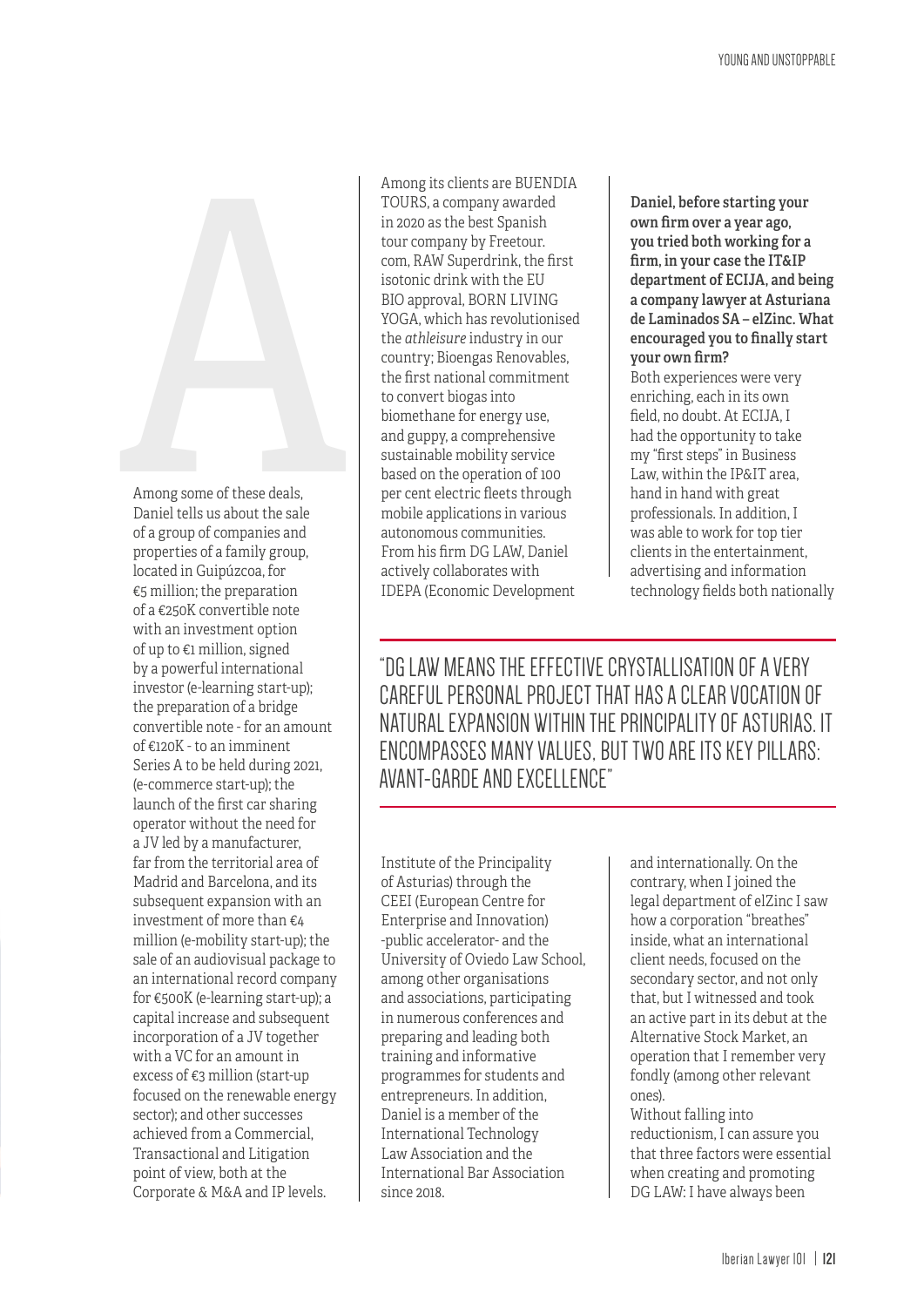characterised by being a professional with initiative and drive; the clear existence of a gap in the market for the provision of legal added value services in the Principality of Asturias (and in many other territories) with the guidance and approach that I advocate; and the passion for my work and the Law. Let's say that I represent (or at least that's how I roughly identify myself) on a professional level a mixture of 50%-30%-20% of Law, academia and business. DG LAW is a reflection of how I understand the practice: excellence and priority in client service supported by continuous and highest quality training in prestigious national and international institutions.

#### Let's go further back in time. What led you to study Law? Does it run in your family? Why did you choose this degree, and what motivated you to continue in the hardest times?

Despite the fact that only two members of my family completed higher university studies (my mother -a primary health doctor- and an uncle -criminology-), it was a logical continuation within the university offer that existed at that time in Asturias for those of us who preferred "to spend more time on texts than on numbers". I remember my last years studying the old Compulsory Secondary Education at Nuestra Señora del Pilar School (Pola de Lena) and High School at Auseva School (Oviedo) with great affection, in all areas. On the contrary, and despite the fact that during my degree I was able to make the most of university life, I would be lying to you if I tried to convey an *ex-post* view that was different from what

## **About Daniel Gutiérrez Bernardo**

Daniel has a degree in Law from the Universidad de Oviedo, a Master's degree in Law Practice from the same institution, a Master's degree in Corporate Law from IE Law School (IE University), is currently taking PhD studies in Law at the Universidad of Oviedo and is a candidate of the International Master's degree in Law and Sports Management from the Instituto Superior de Derecho y Economía (ISDE). Daniel is a graduate of the



Professional Conservatory of Music of Oviedo, specialising in piano. As well as in Spain, he has enjoyed training stays in the USA and Ireland and regularly attends national and international conferences specialising in Intellectual Property Law, digital business and Commercial Law.

I experienced. I simply did not find what I expected during the first years and my attachment to Law for three years could be considered as a step in the supposed "compulsory training of the average citizen who is reasonably well informed," back in the 2007-2008 academic year. So, I landed in the Universidad de Oviedo Law School without being aware of the great opportunity my parents had given me and the responsibility I had to assume in order to prepare my future. However, everything changed from the third year onwards. My father was diagnosed with cancer, and I began to focus almost all my

energy on not disappointing his expectations. In the beginning, the main reason or justification I found to make an effort in my studies was that. Later, thanks to the influence that many university teachers had on me, both personally and professionally, I managed to consolidate my initial training brilliantly.

Today, after five years, I know that such an event served as a catalyst for a personal and professional metamorphosis that culminated, in part, in December 2015, after having obtained the second-best grade of my class in the Master´s Degree in Corporate Law (LL.M.) at IE Law School.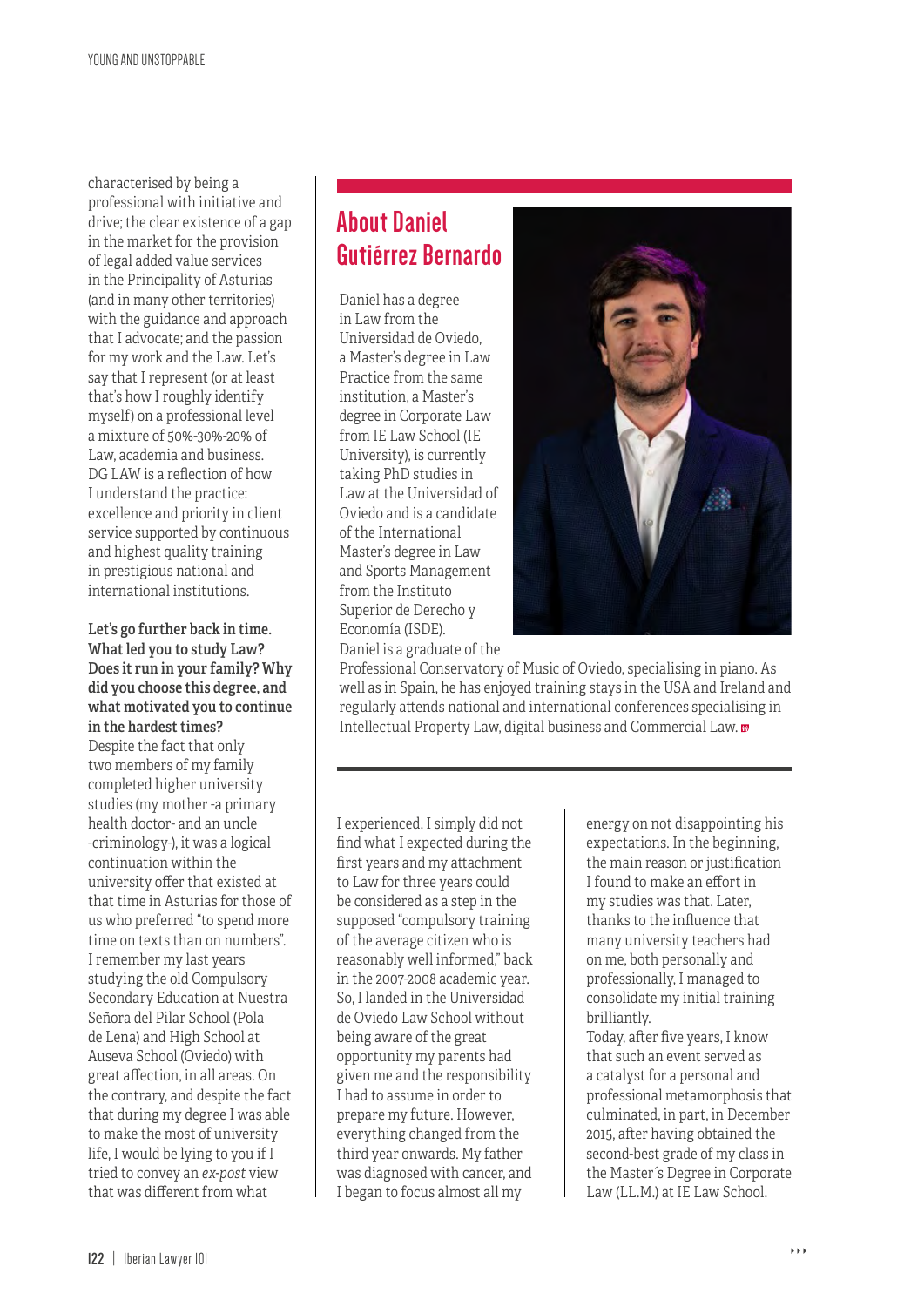The approach that you have given to your firm, the specialisation linking Business Law and Intellectual Property, also putting emphasis on advising start-ups, seems very novel. Did you detect this need in your region´s market? What types of deals are the ones that most frequently come to your firm and which ones do you like the most and why? DG LAW means the effective crystallisation of a very careful personal project that has a clear vocation of natural expansion within the Principality of

Asturias. It encompasses many values, but two are its pillars: avant-garde and excellence. In my opinion, if we want

project with great ease (Tax, Administrative, Labour, etc.), but this is not critical. A company is a living being and relations in the market (concurrently, with consumers and with the Public Administrations) are full of potential contingencies. Knowing how to identify, prevent and avoid them is part of the value-added provided by DG LAW. I appreciate much more, from a legal point of view, a good preventive strategy that carefully analyses all the "*What ifs"* than a belligerent or dispute approach.

I firmly believe that my land, which I am absolutely in love with and which I learned to enjoy completely after my

"A COMPANY IS A LIVING BEING AND RELATIONS IN THE MARKET (CONCURRENTLY, WITH CONSUMERS AND WITH THE PUBLIC ADMINISTRATIONS) ARE FULL OF POTENTIAL CONTINGENCIES. KNOWING HOW TO IDENTIFY, PREVENT AND AVOID THEM IS PART OF THE VALUE-ADDED PROVIDED BY DG LAW. I APPRECIATE MUCH MORE, FROM A LEGAL POINT OF VIEW, A GOOD PREVENTIVE STRATEGY THAT CAREFULLY ANALYSES ALL THE 'WHAT IFS' THAN A BELLIGERENT OR DISPUTE APPROACH"

to lead the provision of the legal services in the start-up ecosystem, we must clearly master three fundamental Law areas: Corporate, M&A and IP (although it does not respond to an orthodox classification, I usually include Data Protection within the broad concept of IP as a whole -because I consider them to be an intangible asset-). Obviously, it is essential to handle the other legal disciplines or specialities that may affect the development of a business

return, needs a reference like DG LAW. At present, unless I am mistaken, there is no legal service proposal -located within the region- on the market like the one offered by my firm. In fact, at an international level, it is increasingly common to find legal professionals who are experts in IP & Corporate & M&A.

We are in the age of knowledge and information. There is no doubt about that. DG LAW is nothing more than the

projection towards the market of a set of experience and know-how demanded by the new business models based on the development and exploitation of technology or intellectual creation, indeed. There are sectors of activity in which it is not necessary to take full advantage of the pure technological leap offered, for example, by the functionalities of personal intelligent devices -see, e.g., the history of La Casa de Las Carcasas- but in others, conversely, it is considered essential.

On a personal level, I feel very comfortable working on the comprehensive growth of clients from a pure Corporate, M&A, and Transactional point of view -national and international-; as well as on the development of strategies for the protection of their entire inventions portfolio or creations that cannot be protected under the umbrella of the IP field in a broad sense (or of that applicable regulation based on the complementary relativity principle). If I had to enumerate any more, I would opt for operations in which: the interests of a start-up involved in the process of fundraising (equity or debt) to scale up its business are represented; positions where political or economic rights inherent to shareholders in a company are discussed; issues relating to Entertainment Law are negotiated or discussed; and, on the other hand, those in which the Intellectual Property moral or economic rights (in the strict sense) are defended.

#### How was the process of creating your firm, did you have any help (even if it was good advice) to get it up?

In fact, I think it took shape naturally and in parallel with my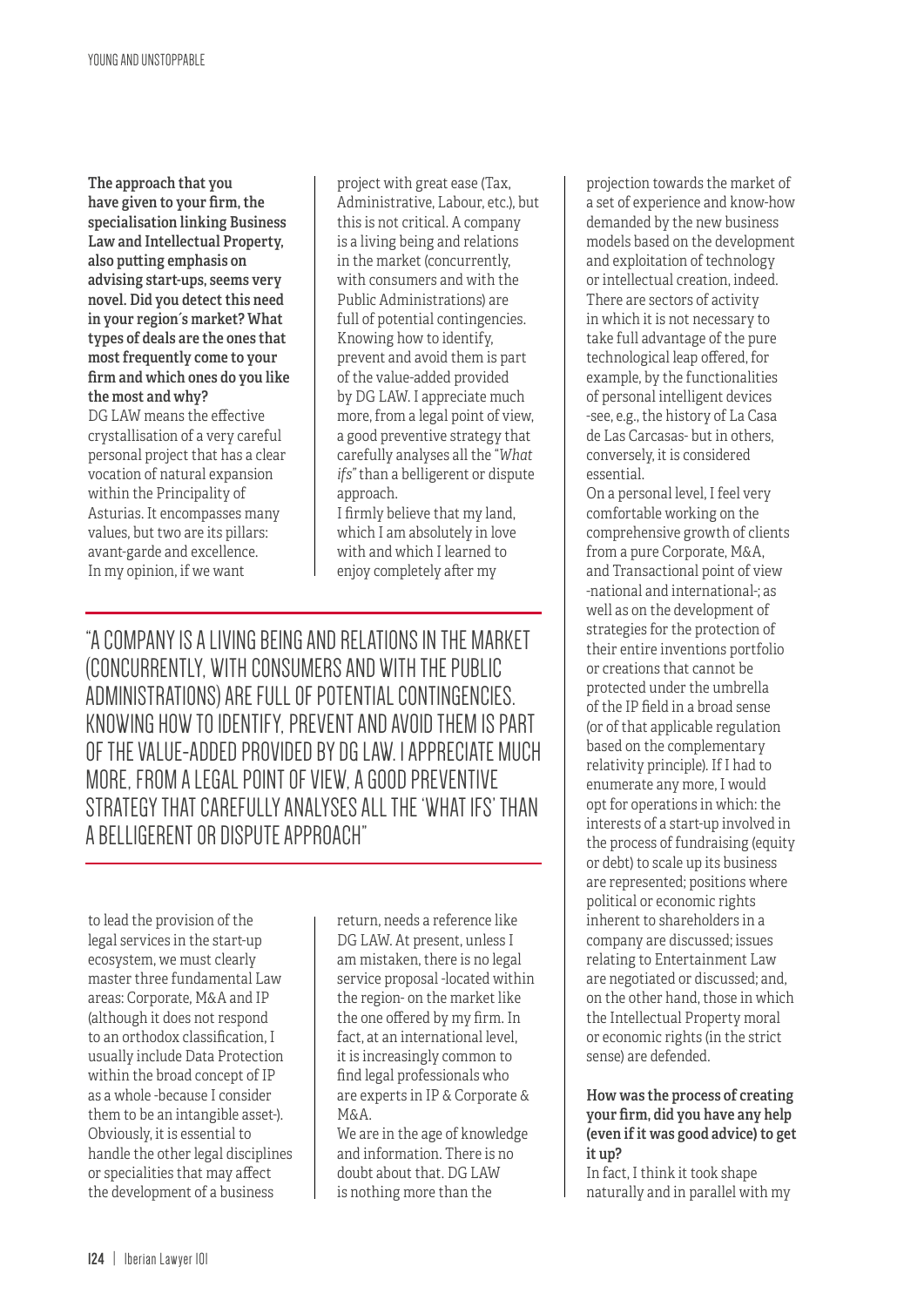growth as a professional year after year. If there is one thing I am clear about, it is that the recipe for success contains only one ingredient: working harder than your competitors, with more desire, more enthusiasm, more dreams and all your passion. This is the only way to transmit confidence to your clients and capture their attention in the market, given that there are many alternatives that already enjoy a well-known positioning and recognition by society as a whole. My closest relatives have always told me since I was a child that constant and quality training would allow me to make a difference in the course of my development as a professional. And they were right. As far as the implementation of

DG LAW is concerned, I did not have the direct help of anyone to transfer to the *factum* what I already had in mind. However, indirectly, I consider many to be part of the project, as they constantly seeded in me part of their understanding of the Law profession and how to

practice it within the business environment.

In a very short time, you have managed to position yourself in a very niche market as we have mentioned before, handling very considerable stock transactions. Does one need to have a cool head to keep one's feet on the ground? Apart from a lot of courage and confidence in your abilities, what qualities do you think are the ones that help you continue to grow? It is not a matter of being necessary. It is indispensable. Everyone has to be aware of where comes from, what phases one has gone through, at what point one is and in what direction one is going. Not losing perspective in each of the previous vital moments is basic to avoid making mistakes. One wrong move and "you're outta the game".

With DG LAW, the path is clear and very defined. Excellence is sought at all times as part of the corporate culture and "brand generation". There are lawful and legitimate business models

### **About DG LAW**

DG LAW Derecho de los Negocios & Propiedad Intelectual is a law firm focused on Commercial advice for technological or digital startups and mid-caps. Founded in 2019, it is at the forefront of providing independent legal services linked to disruptive businesses through its characteristic and marked multidisciplinary approach. The firm has several commercial agreements with national and international strategic partners, which allows it to provide its clients with an exclusive service adapted to their needs. DG LAW Derecho de los Negocios & Propiedad Intelectual also accompanies international investors interested in talent located in Spain in various strategic sectors, as well as Spanish nationals towards the rest of the opportunities hosted by the European Union Member States, as well as those located in the Middle East and Latin America.

within the legal sector that allow huge economic returns to be obtained in the short term, as well as practices by matters that allow business projects to be solidified without any value-added through the systematisation of processes. With DG LAW, we aspire to grow in a controlled manner and within parameters that allow, at all times, maintaining the highest quality and immediacy in the provision of the services offered. As for the rest of my personal qualities that help me to keep growing, I emphasise again the need to complement my theoretical knowledge every day, together with the participation in other types of life experiences that are fundamental to achieve -framed perhaps in the much mentioned soft skills-, day after day, the objectives that I set with DG LAW and within the profession.

I would like to highlight two aspects that define me perfectly, among the other issues already mentioned. First, I enjoy what I do every day, and therefore I consider myself very lucky. I do not understand colleagues or people who -except for a vital necessity- spend most of their time on tasks with which they do not feel identified. On the other hand, I have developed a great versatility and work capacity during my career. I am capable of facing complex challenges with total guarantees. However, I have always been aware of my limitations and when I should "raise my hand" to ask for help.

What are your plans for the future? Do you envisage opening offices in other locations, perhaps through partnerships with other firms? DG LAW is configured as a model-based, for the time being,

444